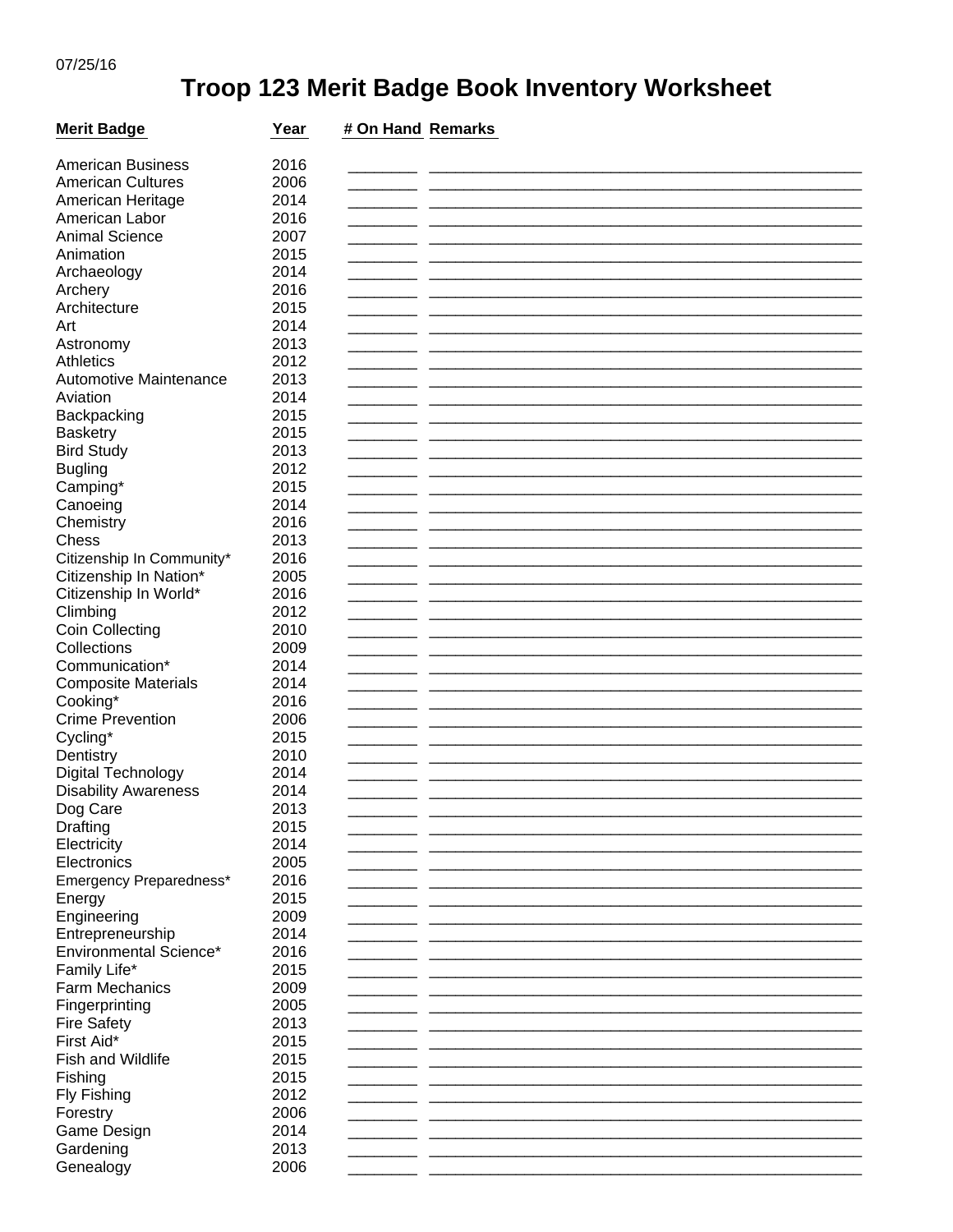## Troop 123 Merit Badge Book Inventory Worksheet

| Geocaching               | 2010 |  |
|--------------------------|------|--|
| Geology                  | 2010 |  |
| Golf                     | 2005 |  |
| <b>Graphic Arts</b>      | 2012 |  |
| Hiking*                  | 2013 |  |
|                          | 2013 |  |
| Home Repairs             |      |  |
| Horsemanship             | 2014 |  |
| Indian Lore              | 2014 |  |
| <b>Insect Study</b>      | 2015 |  |
| Inventing                | 2010 |  |
| Journalism               | 2007 |  |
| Kayaking                 | 2012 |  |
| Landscape Architecture   | 2010 |  |
| Law                      | 2013 |  |
| Leatherwork              | 2014 |  |
| Lifesaving*              | 2016 |  |
| <b>Mammal Study</b>      | 2015 |  |
| Medicine                 | 2010 |  |
| Metalwork                | 2008 |  |
| Mining in Society        | 2016 |  |
| Model Design             | 2005 |  |
| Motorboating             | 2012 |  |
| Moviemaking              | 2014 |  |
| Music                    | 2012 |  |
| Nature                   | 2014 |  |
| <b>Nuclear Science</b>   | 2011 |  |
|                          | 2013 |  |
| Oceanography             | 2013 |  |
| Orienteering             |      |  |
| Painting                 | 2009 |  |
| Personal Fitness*        | 2015 |  |
| Personal Management*     | 2016 |  |
| Pets                     | 2014 |  |
| Photography              | 2016 |  |
| Pioneering               | 2014 |  |
| <b>Plant Science</b>     | 2014 |  |
| Plumbing                 | 2005 |  |
| Pottery                  | 2009 |  |
| Programming              | 2014 |  |
| Public Health            | 2015 |  |
| <b>Public Speaking</b>   | 2005 |  |
| Pulp and Paper           | 2014 |  |
| Radio                    | 2009 |  |
| Railroading              | 2016 |  |
| Reading                  | 2005 |  |
| Reptile/Amphibian Study  | 2006 |  |
| <b>Rifle Shooting</b>    | 2005 |  |
| Robotics                 | 2011 |  |
| Rowing                   | 2014 |  |
| Safety                   | 2014 |  |
| Salesmanship             | 2014 |  |
| Scholarship              | 2006 |  |
| <b>Scouting Heritage</b> | 2014 |  |
|                          | 2010 |  |
| Scuba Diving             |      |  |
| Sculpture                | 2008 |  |
| Search and Rescue        | 2014 |  |
| Shotgun Shooting         | 2014 |  |
| Signs, Signals & Codes   | 2015 |  |
| Skating                  | 2016 |  |
| Small Boat Sailing       | 2005 |  |